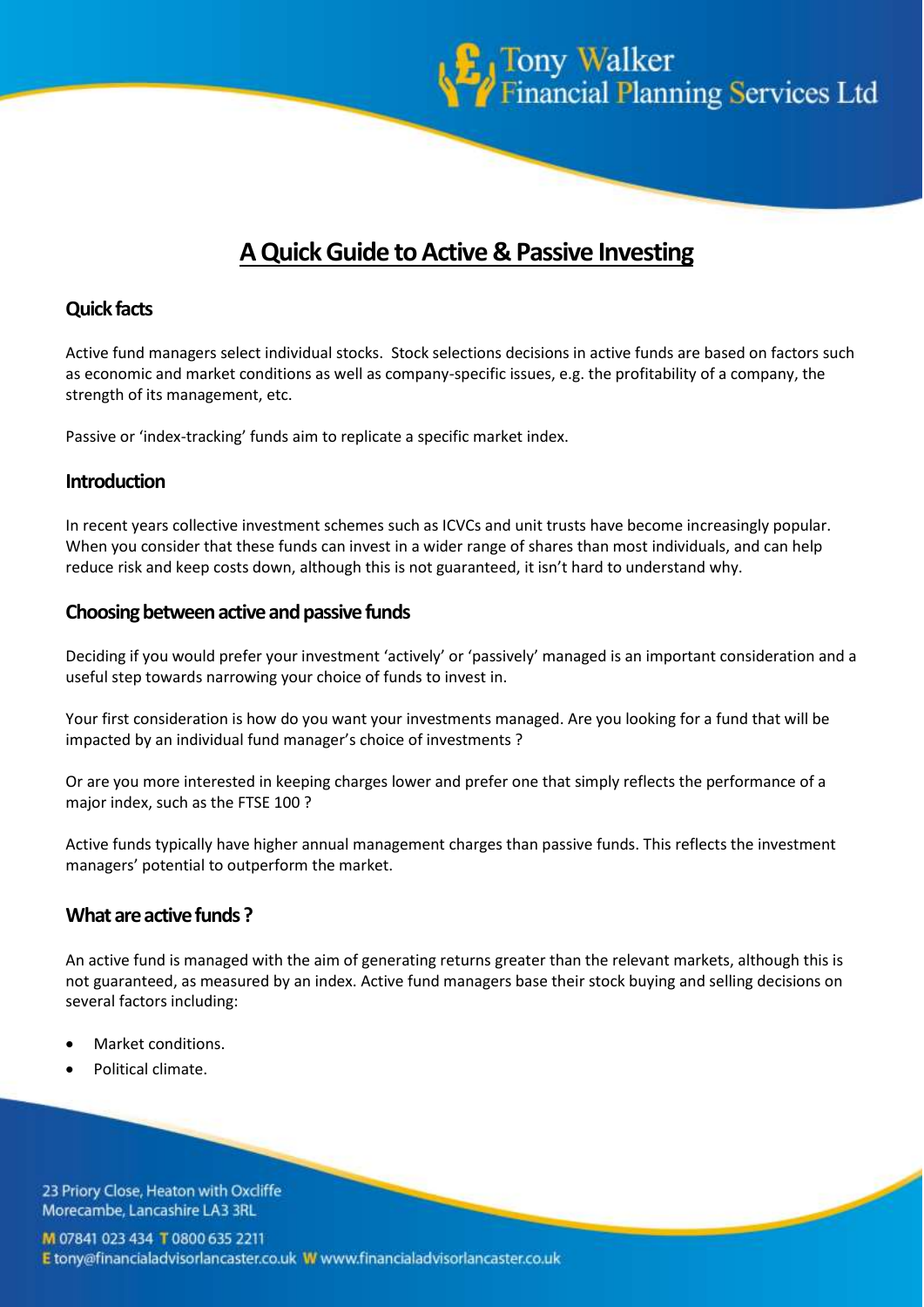- State of the economy.
- Company-specific factors (e.g. profitability, market share).

Depending on the fund's objective, an active fund manager may have little or no constraint on their investment choice.

Where this is the case, they can select what they consider the most promising opportunities, regardless of industry sector or company size. They aim to maximise gains in rising markets and limit the effects when markets are falling.

# **Actively managed funds features**

Actively managed funds feature:

- Potential to outperform and, conversely, underperform compared to a market index.
- Flexibility to invest, where the investment manager believes, are the best market opportunities.
- Ability to minimise losses in a falling market by investing in shares outside the index.
- Typically higher annual management charges than for passive funds in return for the investment managers' potential to outperform the market.

#### **What are passive funds ?**

A passive, or index-tracking, fund is managed with the aim of replicating the performance of a specific index. To track the FTSE 100, for example, an investment manager will aim to invest in the same shares, in the same proportions, as this index.

Passive fund managers won't make any 'active' decisions as they're only trying to match the index. The fund will generally rise and fall with the index.

# **Passively managed funds features**

They perform well when markets rise and poorly when they fall. Passive funds can be less diversified than active funds as the relevant index may be dominated by just a few large companies.

A change in the investment manager will have no impact on its performance. Passive funds generally offer lower annual management charges. Typically, a lower turnover of shares can mean lower transaction costs

# **Consider getting advice**

It's important to remember that a degree of risk is inherent with any investment and the potential for greater returns comes with a higher degree of investment risk. While a passive fund is considered to potentially offer less investment risk associated with it than an actively managed fund, there are still risks, such as concentration risk involved.

As with most investment decisions, there is no right or wrong selection. The choice is down to you, your investment objectives, your attitude to risk and the economic and market environment at the